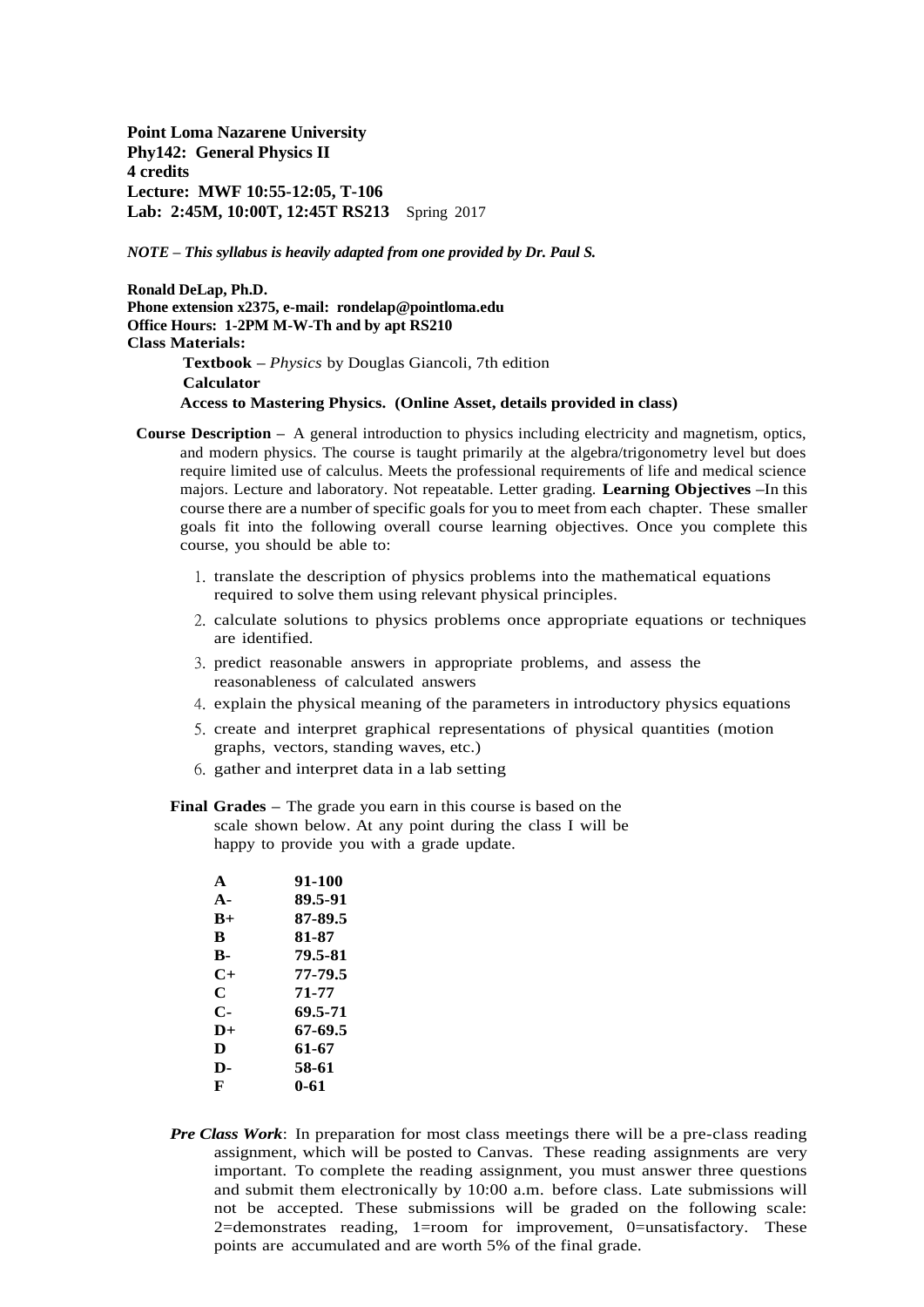- **Lab –** Lab meetings will provide you the opportunity for hands-on experience of topics from class meetings, improve lab technique, and data analysis. Labs will be performed in small groups, but each individual is responsible for submitting his or her own results. Labs are worth 20% of your final grade. You must pass the lab portion of the class to pass the class.
- **Quizzes –** Quizzes will be given from time to time, usually unannounced, and cannot be made up without a pre-approved class absence.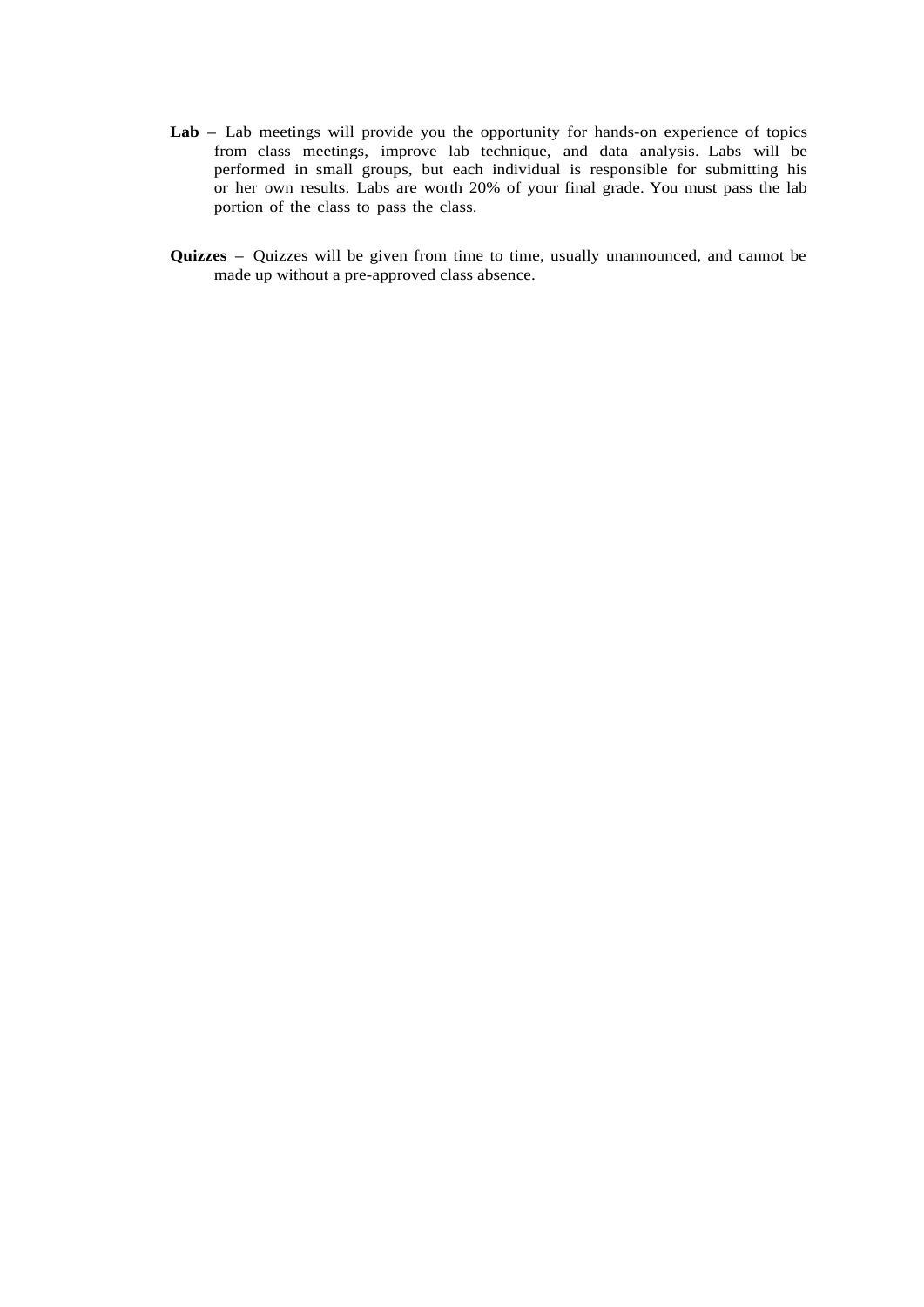- **Homework –** Most days there will be homework due, homework is worth 15% of your final grade. Practicing working physics problems is critical to your success in the class.
- **Exams** Three examinations over material through the class will be given. Exams will be about half multiple-choice or short answer conceptual questions, and about half problems to solve. The final examination will be comprehensive. Exams will be closed book, but a sheet of formulas will be provided to you to use during your exam. Partial credit will be given for correct reasoning at any step of a problem, but only if it is communicated clearly enough for me to understand. For problems that call for a solution or explanation, no credit will be given for an answer alone; the method or reasoning must also be shown.

#### **The points you receive during the course are weighted as follows:**

| -Preclass:   | 5%                                                                   |
|--------------|----------------------------------------------------------------------|
| -Ouizzes     | 5%                                                                   |
| -Lab:        | 20%                                                                  |
| -Homework:   | 15%                                                                  |
| -Tests $(3)$ | 30%                                                                  |
| -Final Exam: | 25%                                                                  |
|              | The Final Exam is scheduled (no exceptions) on May 3, from 10:30-1PM |

Late Work. Late work is not accepted without a pre-approved excuse. This includes

- o homework (due at the beginning of class on the assigned date)
- o class pre-work (due at the beginning of class on the assigned date)
- o quizzes (makeups are not allowed without an approved excuse *prior to* the quiz)
- o exams (makeups are not allowed without an approved excuse *prior to* the exam)

Exceptions to the above policies, while rare, will be at the instructor's discretion. Note that some quizzes may be unannounced and cannot be made up for unexcused absences.

#### **University Mission:**

Point Loma Nazarene University exists to provide higher education in a vital Christian community where minds are engaged and challenged, character is modeled and formed, and service is an expression of faith. Being of Wesleyan heritage, we strive to be a learning community where grace is foundational, truth is pursued, and holiness is a way of life.

#### **Department Mission:**

The Physics and Engineering Department at PLNU provides strong programs of study in the fields of Physics and Engineering. Our students are well prepared for graduate studies and careers in scientific and engineering fields. We emphasize a collaborative learning environment which allows students to thrive academically, build personal confidence, and develop interpersonal skills. We provide a Christian environment for students to learn values and judgment, and pursue integration of modern scientific knowledge and Christian faith.

## **Attendance:**

Attendance is expected at each class session. In the event of an absence you are responsible for the material covered in class and the assignments given that day.

Regular and punctual attendance at all classes is considered essential to optimum academic achievement. If the student is absent from more than 10 percent of class meetings, the faculty member can file a written report which may result in de-enrollment. If the absences exceed 20 percent, the student may be de-enrolled without notice until the university drop date or, after that date, receive the appropriate grade for their work and participation. See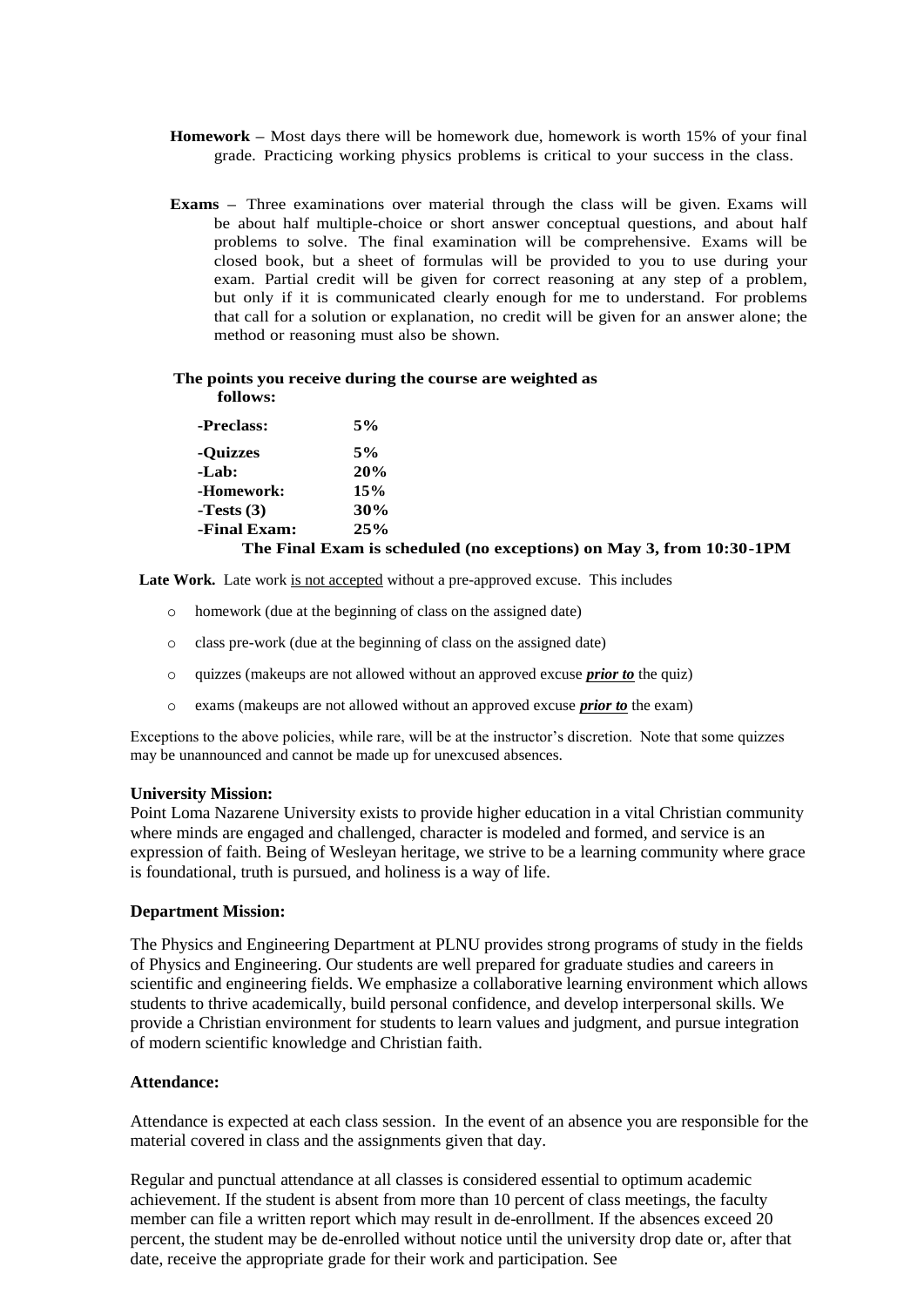[http://catalog.pointloma.edu/content.php?catoid=24&navoid=1581#Class\\_Attendance](http://catalog.pointloma.edu/content.php?catoid=24&navoid=1581#Class_Attendance) in the Undergraduate Academic Catalog.

#### **Class Enrollment:**

It is the student's responsibility to maintain his/her class schedule. Should the need arise to drop this course (personal emergencies, poor performance, etc.), the student has the responsibility to follow through (provided the drop date meets the stated calendar deadline established by the university), not the instructor. Simply ceasing to attend this course or failing to follow through to arrange for a change of registration (drop/add) may easily result in a grade of F on the official transcript.

### **Academic Accommodations:**

If you have a diagnosed disability, please contact PLNU's Disability Resource Center (DRC) within the first two weeks of class to demonstrate need and to register for accommodation by phone at 619-849-2486 or by e-mail at [DRC@pointloma.edu.](mailto:DRC@pointloma.edu) See [Disability Resource Center](http://www.pointloma.edu/experience/offices/administrative-offices/academic-advising-office/disability-resource-center) for additional information. For more details see the PLNU catalog: http://catalog.pointloma.edu/content.php?catoid=24&navoid=1581#Academic\_Accommodations

Students with learning disabilities who may need accommodations should discuss options with the instructor during the first two weeks of class.

#### **Academic Honesty:**

Students should demonstrate academic honesty by doing original work and by giving appropriate credit to the ideas of others. Academic dishonesty is the act of presenting information, ideas, and/or concepts as one's own when in reality they are the results of another person's creativity and effort. A faculty member who believes a situation involving academic dishonesty has been detected may assign a failing grade for that assignment or examination, or, depending on the seriousness of the offense, for the course. Faculty should follow and students may appeal using the procedure in the university Catalog. See

[http://catalog.pointloma.edu/content.php?catoid=24&navoid=1581#Academic\\_Honesty](http://catalog.pointloma.edu/content.php?catoid=24&navoid=1581#Academic_Honesty) for definitions of kinds of academic dishonesty and for further policy information.

#### **Final Exam: Date and Time:**

The final exam date and time is set by the university at the beginning of the semester and may not be changed by the instructor. This schedule can be found on the university website and in the course calendar. No requests for early examinations will be approved. Only in the case that a student is required to take three exams during the same day of finals week, is an instructor authorized to consider changing the exam date and time for that particular student.

#### **Copyright Protected Materials:**

Point Loma Nazarene University, as a non-profit educational institution, is entitled by law to use materials protected by the US Copyright Act for classroom education. Any use of those materials outside the class may violate the law.

#### **Credit Hour:**

In the interest of providing sufficient time to accomplish the stated course learning outcomes, this class meets the PLNU credit hour policy for a 4 unit class delivered over 15 weeks. Specific details about how the class meets the credit hour requirements can be provided upon request.

**FERPA Policy** As a student at Point Loma, you have a legal right to privacy as outlined in the federal FERPA (Family Educational Rights and Privacy Act) legislation. See Policy Statements for full text.